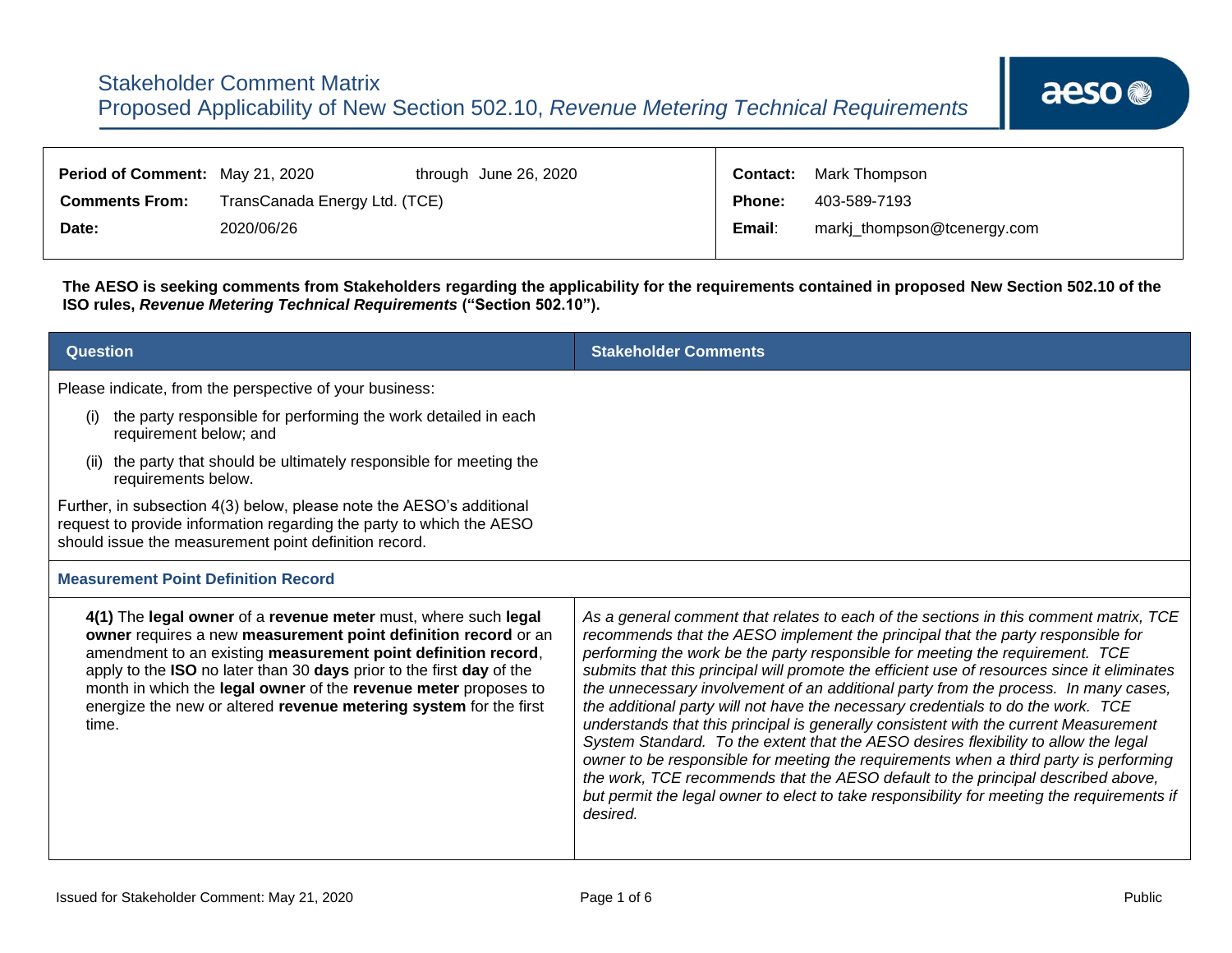|                                                                                                                                                                                                                                                                                                                                                                                                            | From TCE's perspective, the legal owner is responsible for performing the work<br>required in this section and thus should be responsible for meeting the requirement.                                                                                                                                                                                                                                                                                                                                                                                                                                               |
|------------------------------------------------------------------------------------------------------------------------------------------------------------------------------------------------------------------------------------------------------------------------------------------------------------------------------------------------------------------------------------------------------------|----------------------------------------------------------------------------------------------------------------------------------------------------------------------------------------------------------------------------------------------------------------------------------------------------------------------------------------------------------------------------------------------------------------------------------------------------------------------------------------------------------------------------------------------------------------------------------------------------------------------|
| (2) The legal owner of a revenue meter must submit to the ISO<br>the information prescribed by the ISO when applying for a new or<br>amended measurement point definition record in accordance<br>within subsection 4(1).                                                                                                                                                                                  | Please refer to the first paragraph in the response to section $4(1)$ above.<br>From TCE's perspective, the legal owner is responsible for performing the work<br>required in this section and thus should be responsible for meeting the requirement.                                                                                                                                                                                                                                                                                                                                                               |
| Please provide information regarding the party to which the AESO should<br>issue the measurement point definition record.<br>(3) The ISO must issue a measurement point definition record<br>for a measurement point to the legal owner of the revenue<br>meter, or to a person designated by the legal owner of the<br>revenue meter, if the information submitted in accordance with<br>subsection 4(2): | Please refer to the first paragraph in the response to section 4(1) above.<br>From TCE's perspective, the AESO is responsible for performing the work required in<br>this section and thus should be responsible for meeting the requirement.<br>Because the legal owner should be responsible for applying for the measurement point<br>definition record (refer to section 4(1) above), TCE submits that the AESO should<br>issue the measurement point definition record to the legal owner. The legal owner will<br>provide this to the Metering Service Provider (MSP, e.g., Rodan) as necessary.               |
| (4) The legal owner of a revenue meter must install and operate a<br>revenue meter in accordance with measurement point definition<br>record issued by the ISO in accordance with subsection 4(3)                                                                                                                                                                                                          | Please refer to the first paragraph in the response to section 4(1) above.<br>From TCE's perspective, the requirements to install and operate the revenue meter<br>should be separated. The legal owner is responsible for installing the revenue meter<br>and thus should be responsible for meeting the requirement. It is unclear what the<br>AESO means by "operating a revenue meter". To the extent that "operating a revenue<br>meter" means to maintain the revenue meter, TCE submits that the MSP is<br>responsible for operating the meter and thus should be responsible for meeting the<br>requirement. |
| <b>Revenue Meter</b>                                                                                                                                                                                                                                                                                                                                                                                       |                                                                                                                                                                                                                                                                                                                                                                                                                                                                                                                                                                                                                      |
| 5(1) The legal owner of a revenue meter must ensure that the<br>revenue meter is approved, verified, sealed, re-verified and sealed,<br>as applicable, in accordance with the Electricity and Gas<br>Inspections Act, RSC 1985 c E-4, as amended.                                                                                                                                                          | Please refer to the first paragraph in the response to section 4(1) above.<br>From TCE's perspective, the MSP is responsible for performing the work required in<br>this section (the legal owner is not certified to perform this task) and thus should be<br>responsible for meeting the requirement.                                                                                                                                                                                                                                                                                                              |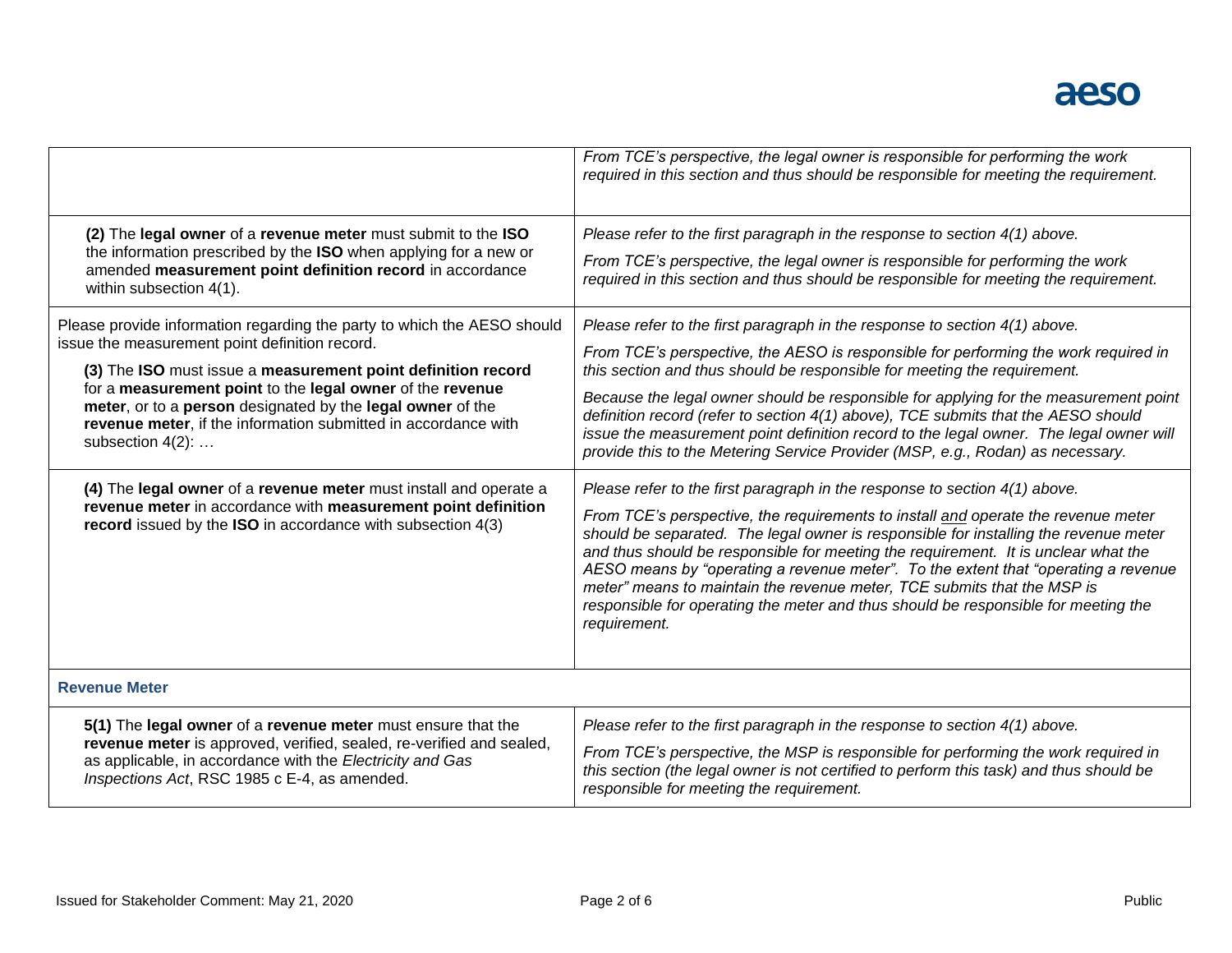

| (2) The legal owner of a revenue meter must ensure that the<br>revenue meter has an accuracy class rating that is less than or<br>equal to 0.2% for Watthour measurement if:<br>(a) the capacity of the metering point of the revenue meter is<br>greater than or equal to 1.0 MVA; and<br>(b) the revenue meter is not the subject of a dispensation<br>under the Electricity and Gas Inspection Act, RSC 1985 c E-4,<br>as amended. | Please refer to the first paragraph in the response to section 4(1) above.<br>From TCE's perspective, the legal owner is responsible for performing the work<br>required in this section and thus should be responsible for meeting the requirement.   |
|---------------------------------------------------------------------------------------------------------------------------------------------------------------------------------------------------------------------------------------------------------------------------------------------------------------------------------------------------------------------------------------------------------------------------------------|--------------------------------------------------------------------------------------------------------------------------------------------------------------------------------------------------------------------------------------------------------|
| (3) The legal owner of a revenue meter must ensure that the<br>revenue meter has an accuracy class rating that is less than or<br>equal to 0.5% for Varhour measurement if:<br>(a) the capacity of the metering point of the revenue meter is<br>greater than or equal to 1.0 MVA; and<br>(b) the revenue meter is not the subject of a dispensation<br>under the Electricity and Gas Inspection Act, RSC 1985 c E-4,<br>as amended.  | Please refer to the first paragraph in the response to section $4(1)$ above.<br>From TCE's perspective, the legal owner is responsible for performing the work<br>required in this section and thus should be responsible for meeting the requirement. |
| <b>Measurement Transformer</b>                                                                                                                                                                                                                                                                                                                                                                                                        |                                                                                                                                                                                                                                                        |
| 6(1) The legal owner of a revenue meter must ensure that the<br>measurement transformer has an accuracy class rating less than<br>or equal to 0.3% if:<br>(a) the capacity of the metering point of the revenue meter is<br>greater than or equal to 1.0 MVA; and<br>(b) the revenue meter is not the subject of a dispensation<br>under the Electricity and Gas Inspection Act, RSC 1985 c E-4,<br>as amended.                       | Please refer to the first paragraph in the response to section $4(1)$ above.<br>From TCE's perspective, the legal owner is responsible for performing the work<br>required in this section and thus should be responsible for meeting the requirement. |
| (2) The legal owner of a revenue meter must, unless the ISO<br>approves otherwise, ensure that the measurement transformer:<br>(a) is located and connected without compensation methods;<br>(b) produces a real metering point; and                                                                                                                                                                                                  | Please refer to the first paragraph in the response to section 4(1) above.<br>From TCE's perspective, the legal owner is responsible for performing the work<br>required in this section and thus should be responsible for meeting the requirement.   |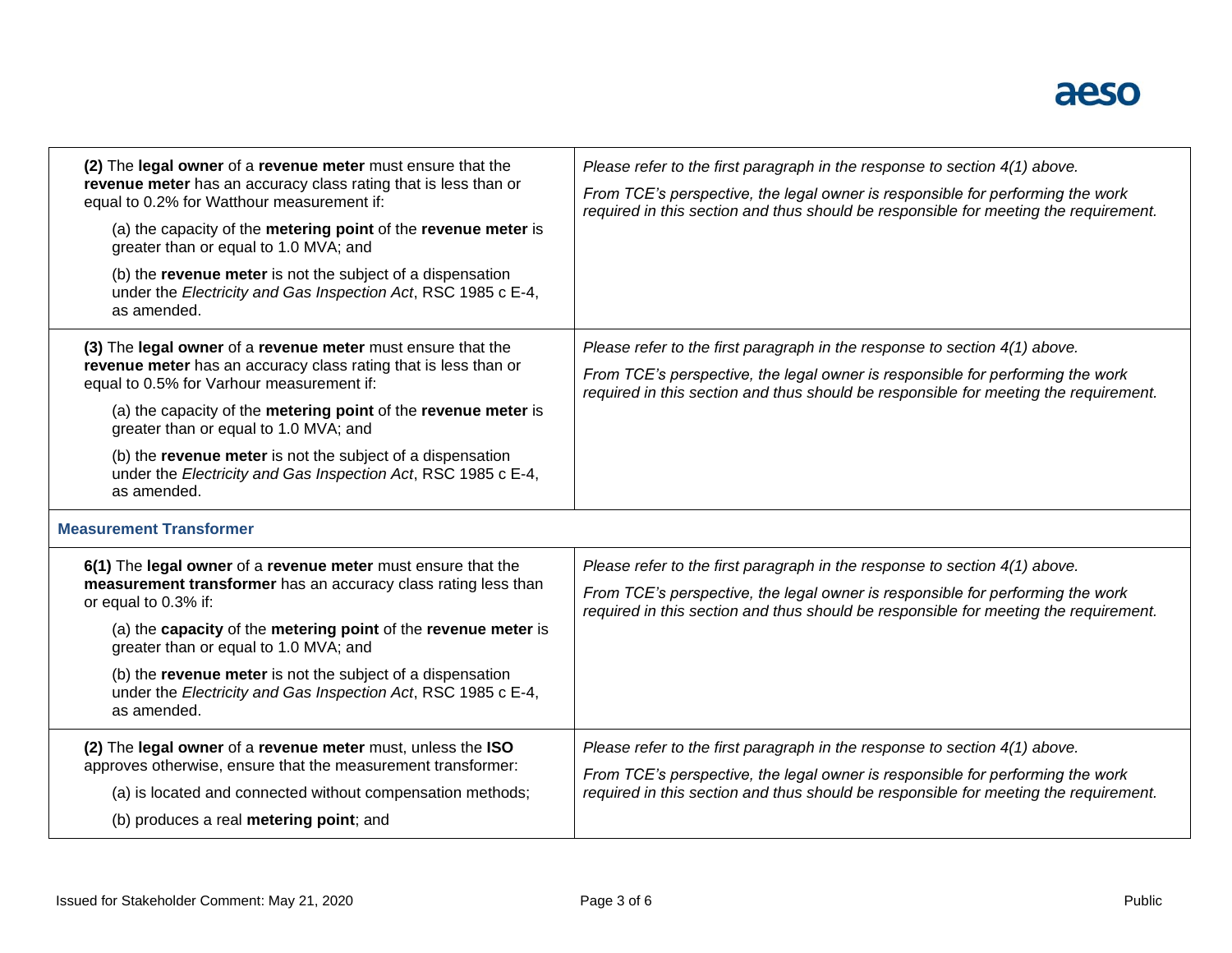

| (c) has a dedicated current transformer core for measurement.                                                                                                                                                                                                                                                                                                         |                                                                                                                                                                                                                                                                                                                                                                                                                                                                |
|-----------------------------------------------------------------------------------------------------------------------------------------------------------------------------------------------------------------------------------------------------------------------------------------------------------------------------------------------------------------------|----------------------------------------------------------------------------------------------------------------------------------------------------------------------------------------------------------------------------------------------------------------------------------------------------------------------------------------------------------------------------------------------------------------------------------------------------------------|
| <b>Metering Data Services</b>                                                                                                                                                                                                                                                                                                                                         |                                                                                                                                                                                                                                                                                                                                                                                                                                                                |
| 7(1) The legal owner of a revenue meter must retain metering<br>data from the revenue metering system, including a record of final<br>estimates and adjustments and the method used to perform the<br>estimates or adjustments, in the electronic format specified in the<br>Commission's Rule 021: Settlement System Code Rules for a<br>period of at least 8 years. | Please refer to the first paragraph in the response to section 4(1) above.<br>From TCE's perspective, the legal owner is responsible for performing the work<br>required in this section and thus should be responsible for meeting the requirement.                                                                                                                                                                                                           |
| (2) The legal owner of a revenue meter must process metering<br>data for each measurement point in accordance with the algorithm<br>in the measurement point definition record issued in accordance<br>with subsection 4(3).                                                                                                                                          | Please refer to the first paragraph in the response to section 4(1) above.<br>From TCE's perspective, the MSP is responsible for performing the work required in<br>this section and thus should be responsible for meeting the requirement.                                                                                                                                                                                                                   |
| (3) The legal owner of a revenue meter must, within 30 days of<br>energizing the revenue meter for the first time, validate the<br>metering equipment and the metering data using reasonable<br>methods and alternative data sources.                                                                                                                                 | Please refer to the first paragraph in the response to section $4(1)$ above.<br>From TCE's perspective, the legal owner is responsible for ensuring the work is<br>completed within the required timeframe and thus should be responsible for this<br>requirement. However, MSP is responsible for ensuring the validation uses<br>reasonable methods and alternative data sources and thus should be responsible for<br>meeting this part of the requirement. |
| <b>Revenue Meter Testing and Reporting</b>                                                                                                                                                                                                                                                                                                                            |                                                                                                                                                                                                                                                                                                                                                                                                                                                                |
| 8(2) The legal owner of a revenue meter must provide the results<br>of the in-situ test performed in subsection 8(1) to ISO if the test<br>resulted in an error measurement of +/- 3%.                                                                                                                                                                                | Please refer to the first paragraph in the response to section $4(1)$ above.<br>From TCE's perspective, the MSP is responsible for performing the work required in<br>this section and thus should be responsible for meeting the requirement.                                                                                                                                                                                                                 |
| (3) The legal owner of a revenue meter must, at the request of the<br>ISO:<br>(a) undertake and complete in-situ tests for the metering<br>equipment within a mutually agreed time frame; and<br>(b) report the results to the ISO within 30 days of receiving the                                                                                                    | Please refer to the first paragraph in the response to section $4(1)$ above.<br>From TCE's perspective, the legal owner is responsible for performing the work<br>required in this section and thus should be responsible for meeting the requirement.                                                                                                                                                                                                         |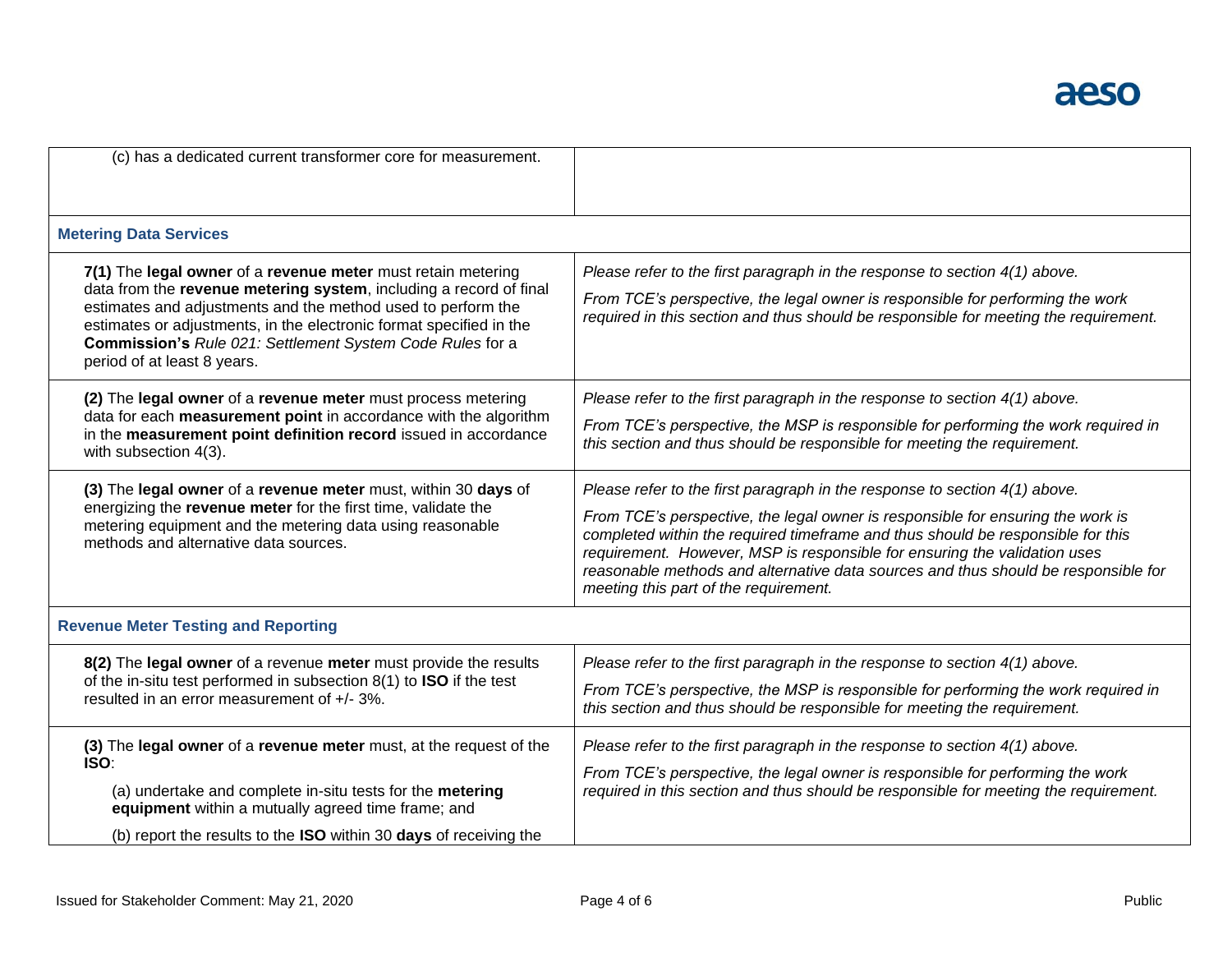| <b>ISO's request.</b>                                                                                                                                                                                                                                                                                                                                                  |                                                                                                                                                                                                                                                      |
|------------------------------------------------------------------------------------------------------------------------------------------------------------------------------------------------------------------------------------------------------------------------------------------------------------------------------------------------------------------------|------------------------------------------------------------------------------------------------------------------------------------------------------------------------------------------------------------------------------------------------------|
| <b>Measurement Data Corrections</b>                                                                                                                                                                                                                                                                                                                                    |                                                                                                                                                                                                                                                      |
| 9(1) The legal owner of a revenue meter must, if the legal owner<br>discovers an error in measurement data that has been submitted<br>to the ISO for financial settlement, notify the ISO of the error as<br>soon as practicable in the form the ISO specifies.                                                                                                        | Please refer to the first paragraph in the response to section 4(1) above.<br>From TCE's perspective, the legal owner is responsible for performing the work<br>required in this section and thus should be responsible for meeting the requirement. |
| (2) The legal owner of a revenue meter must include the following<br>information in the notice referred to in subsection 9(1):<br>(a) the reason for the error; and<br>(b) the correct measurement data.                                                                                                                                                               | Please refer to the first paragraph in the response to section 4(1) above.<br>From TCE's perspective, the legal owner is responsible for performing the work<br>required in this section and thus should be responsible for meeting the requirement. |
| (4) The legal owner of a revenue meter must submit the correct<br>measurement data to the ISO as soon as practicable if the ISO's<br>review in subsection 9(3) confirms that the previously submitted<br>measurement data was erroneous.                                                                                                                               | Please refer to the first paragraph in the response to section 4(1) above.<br>From TCE's perspective, the legal owner is responsible for performing the work<br>required in this section and thus should be responsible for meeting the requirement. |
| <b>Restoration</b>                                                                                                                                                                                                                                                                                                                                                     |                                                                                                                                                                                                                                                      |
| 10(1) The legal owner of a revenue meter must, upon becoming<br>aware of a failure of the revenue metering system that may result<br>in a restatement of measurement data that has been submitted to<br>the ISO, notify the ISO in writing of the failure.                                                                                                             | Please refer to the first paragraph in the response to section 4(1) above.<br>From TCE's perspective, the legal owner is responsible for performing the work<br>required in this section and thus should be responsible for meeting the requirement. |
| (2) The legal owner of a revenue meter must, within 30 days of<br>providing the notification under subsection 10(1):<br>(a) investigate and determine the nature and extent of the<br>failure;<br>(b) provide the ISO with written notification detailing the nature<br>and extent of the failure; and<br>(c) submit to the ISO a plan to restore the revenue metering | Please refer to the first paragraph in the response to section 4(1) above.<br>From TCE's perspective, the legal owner is responsible for performing the work<br>required in this section and thus should be responsible for meeting the requirement. |